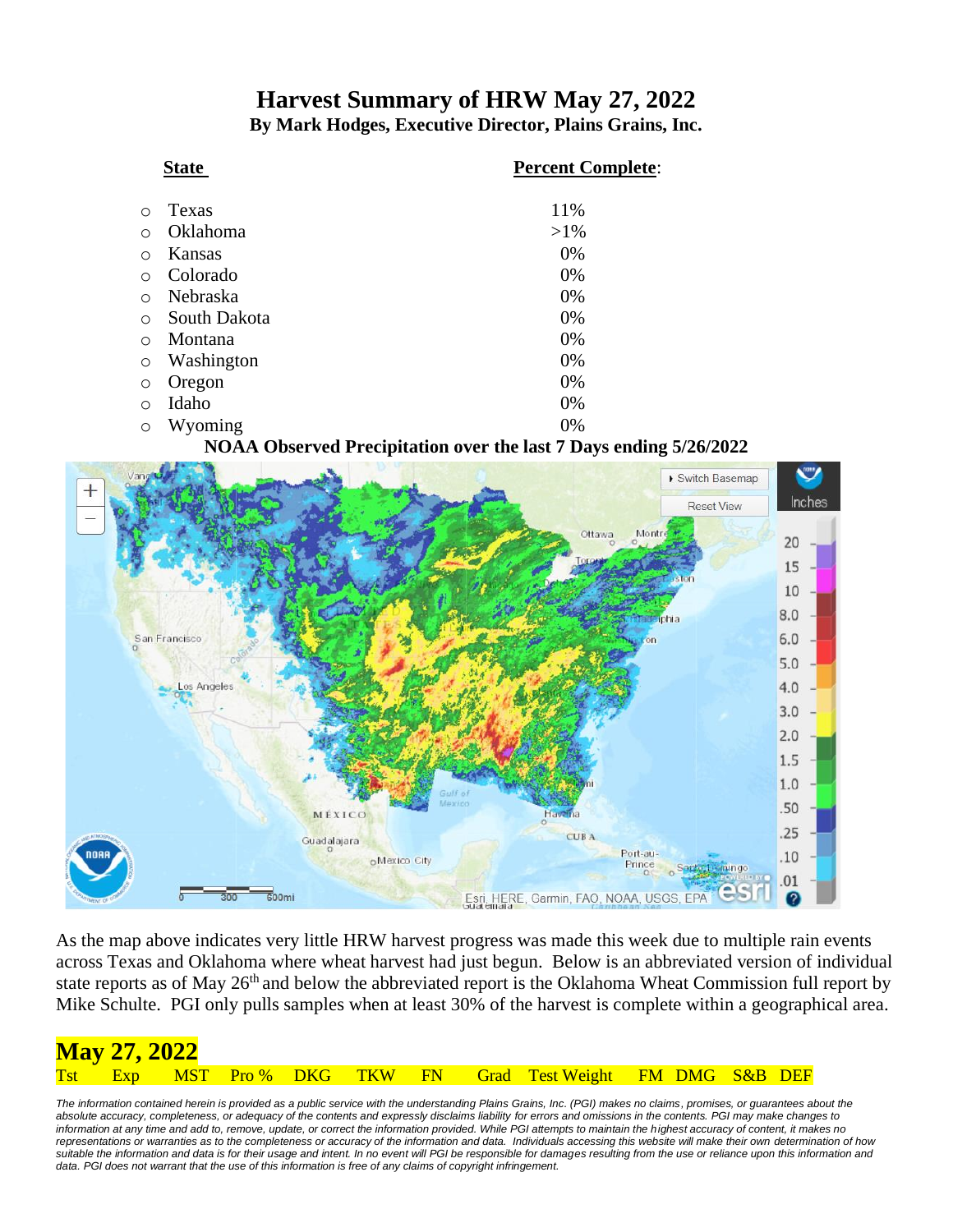# *States Update:*

#### **May 26, 2022**

- 1. **Texas**  10% harvested vs. 5 year avg. 12, slow progress cool/wet weather. Yields low in S.Central but good quality 11-13.5% pro, 60 lb/bu TW avg. Yields better than expected in rolling plains (20 bu). SRW harvest beginning, expect good yields.
- 2. **Oklahoma**  Harvest May 18 12 days ahead. EST 3-5% harvested in SW OK, heavy rains across state past week. Extremely dry, rain too late. NASS 46% P-VP, 44% F, 9% G, 1% E. Higher TW - extreme heat. 58-62 lb/bu mostly seeing 60 lb/bu avg. Protein est. 11.5-12.5%, some 10's reported. Yields mid-20s. Better wheat in S.Central OK. Harvest delays due to rain.
- 3. **Colorado** 86% jointed, 30% headed, 2% E, 11% G, 33% F, 28% P, 26% VP. South I-70 seen moisture, cold - 6-10 in. heavy wet snow. Temps below freezing last week, some damage concerns. Low disease, some wheat streak/mosaic in NE corner.
- 4. **Wyoming**  Low temps past week, some snow. 55% jointed, 10% booted. ¼-1/2 inch precip last weekyesterday. NASS conditions down slightly. 60% F-G.
- 5. **Nebraska** Precip across state, out west est.  $1/10^{th} 1$  inch. East heavier 2-3 in, crop headed fast (tillering to heading in 10 days). Panhandle temps – 19 degrees. Warmer temps forecast.
- 6. **Minnesota** Progress planting. 11% Planted vs. 90% 5 year avg. Good weather through weekend, rain forecast (1 inch).
- 7. **Montana**  Slight improvement on drought monitor. Winter wheat 60% planted in some areas. Southern state winter wheat looks good – timely rain needed. Widespread rain forecast.
- 8. **Idaho** Cooler temps. Back in 80s today, trace accumulation in S. state drying out. Northern Idaho similar story. Winter 34% F, 50% G, 8% headed vs. 10% avg. Spring 24% F, 73% G. 90% planted vs. 92% avg. 60% emerged vs. 72% avg. On track. 10 day outlook back to below avg. temps – some snow/rain.
- 9. **Washington**  Wet/cool, crop development slowed. Topsoil 2-8% dryer vs. last week. 6% E, 55% G, 34% F, 4% P, 1% VP. Spring 3% E, 83% G, 11% F 3% P. Spring planting 96% completed. Winter wheat 7% headed vs. 24% % year avg. Cooler temps/wind delayed some field works.
- 10. **Oregon** 65% G-E, 28% F, 7% P/VP. field days starting. Spring planting ongoing in valley, late. Cool wet weather. No significant disease pressure, some stripe rust throughout state. NASS winter 22% headed vs. 38% 5 year avg.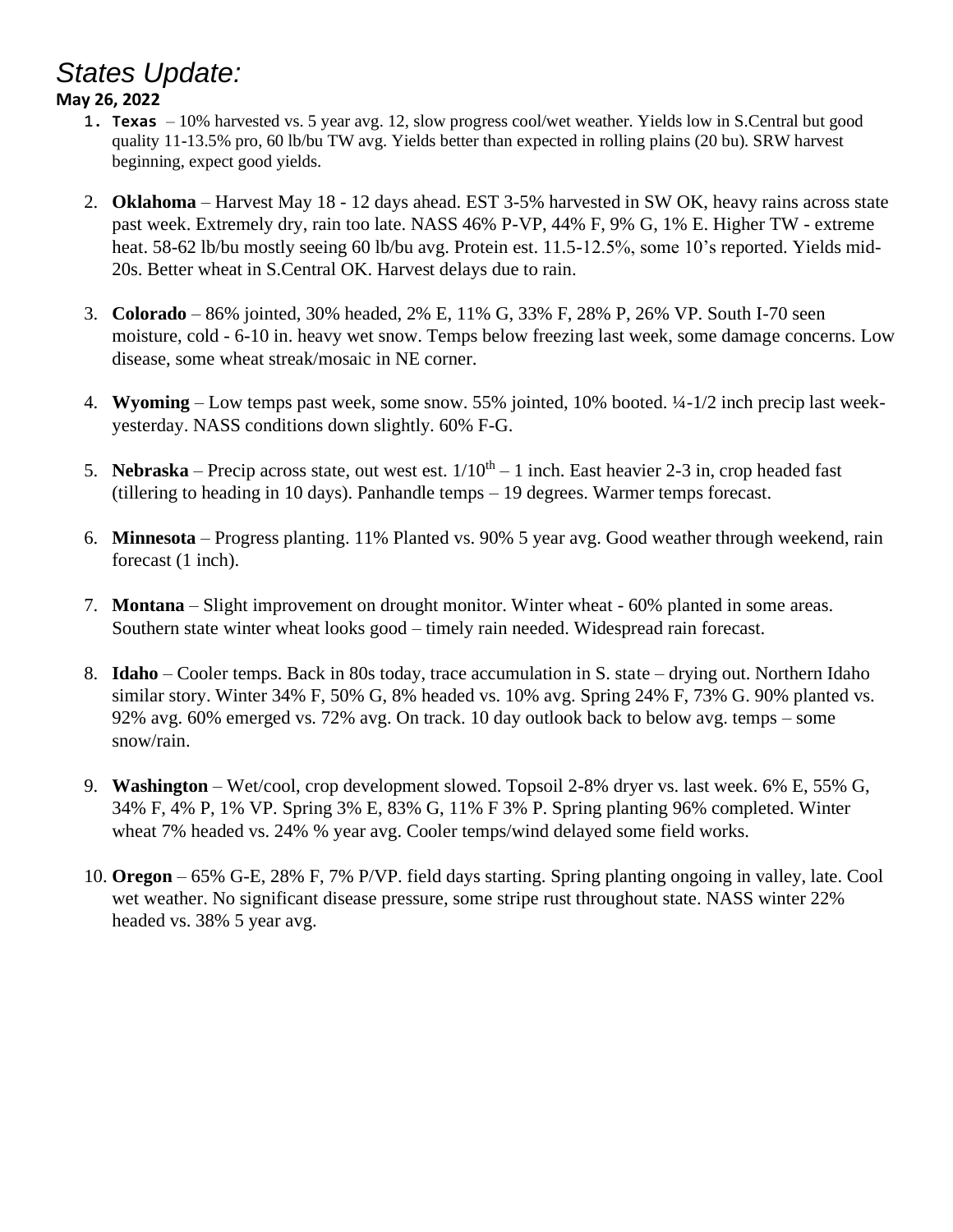## **Oklahoma Wheat Harvest at Standstill after Early Start**

#### **Oklahoma Harvest Report By: the Oklahoma Wheat Commission Wednesday May 25, 2022**

Oklahoma wheat harvest is at a standstill after an early season start in Southwest, Oklahoma. Not much has changed since the last report since no wheat has been taken in. Rains have moved across the state in all regions the past two days. Even though producers would like to get into fields in all regions, the rain has been welcomed because of the extreme drought conditions across Southwest, Western, Panhandle and Central Oklahoma regions. Yields are ranging in the mid-teens to mid 20's. We did have a report of one field making 41 bushels per acre by Chattanooga and we had one report of a field coming in at 38 bushels per acre by Frederick. It has been noted in some places of South Central, Oklahoma producers are hopeful to have better yields on wheat that had more intensive management plans, however yields will still be extremely poor in most locations. Proteins have been favorable ranging mostly from 11 to 13%, with a report of one load making 18.36%. Test weights are ranging all over the board from 58 to 61 pounds/bushel. (It should be noted test weights at this point in time are holding up much better than anticipated with more 60 to 61 pound/bushel test weight wheat). Producers will still have to wait and see how the rains across the state this week will impact those numbers. Several places in Southwest and far Western Panhandle regions received over an inch of moisture. In parts of the Panhandle, it has been the first measurable rain over the past 180 days, and in these regions the dryland wheat will most likely not be harvested. **Grandfield-**Harvest really started moving over the weekend around this location. 43 truckloads were taken in. Yields being reported in the 20-25 bushel per acre range. Test weights ranged from 60-61 pounds/bushel. Protein was ranging from 11 to 13%, with a large amount being reported in the 12 to 12.5% range. Moisture ranged from 10 to 15%.

**Tipton-**Harvest in this region also began, yields have been ranging from the mid 15's to mid 20's. Test weights ranging from 59 to 61 pounds/bushel. Proteins ranging from 11 to 12.5% range. Moisture ranged from 11.5 to 14%. It is predicted these beginning fields are the poorer quality wheat and producers are hopeful yields might improve slightly as they get into better wheat.

**Walters-** Harvest started moving good in this region over the weekend. Yields being reported in the mid 20's, with some reports on some of the wheat with intensive management making 41 bushels per acre. Test weights ranged from 58 to 62 pounds/bushel. Proteins ranging 11 to 14%. One protein was reported at 18.36%

**Frederick-**Test weights ranging from 59 to 62 pounds/bushel. Proteins ranging from 10 to 13.5% range. Yields being reported from low teens to one coming in at 38 bushels per acre.

**Granite/Lone Wolf/Altus-** Harvest just started in these regions over the weekend with a little of wheat being taken in these regions. Test weights ranging from 57 to 58 pounds/bushel on the four loads being reported. Proteins ranged from 11.2 to 13.1% Yields reported in mid teens, with one being reported in the low 20's, this is on early cutting, a more representative sample will come in the next report once harvest gets rolling more.

*Below see actual rainfall accumulations for the past two days with comparisons to the 180 day rainfall accumulations across Oklahoma. Also please see the 7 day forecast provided by the Oklahoma Mesonet. Due to the heavy moisture and cooler temperatures most think it will be the end of Memorial Day weekend or possibly the beginning of next week before producers start getting back into the fields in most locations. For this reason the OWC will not publish a harvest report on Memorial Day but will publish a fully detailed report on Wednesday, June 1, 2022.*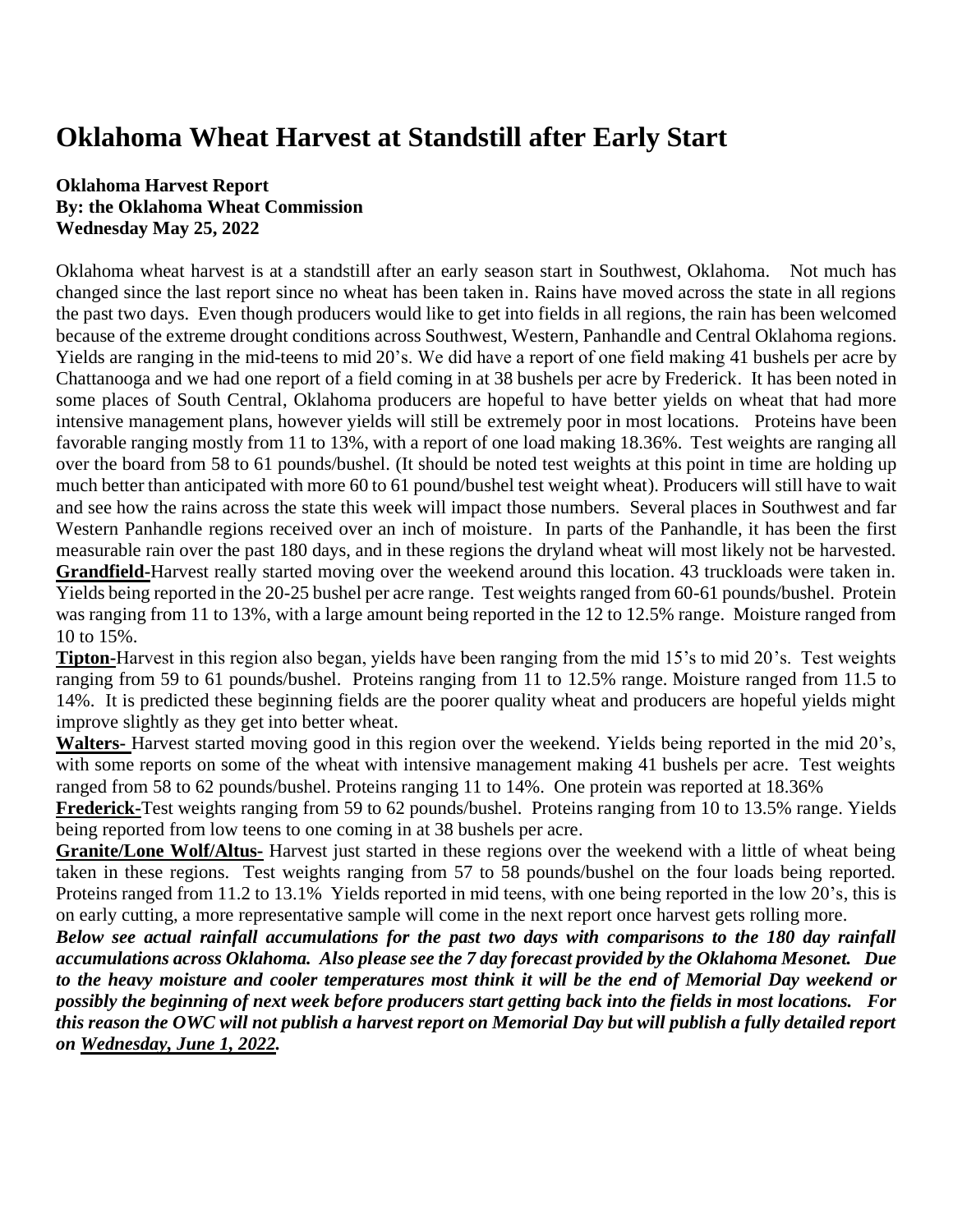





180-Day Rainfall Accumulation (inches)

Created 4:00:55 PM May 25, 2022 CDT. @ Copyright 2022